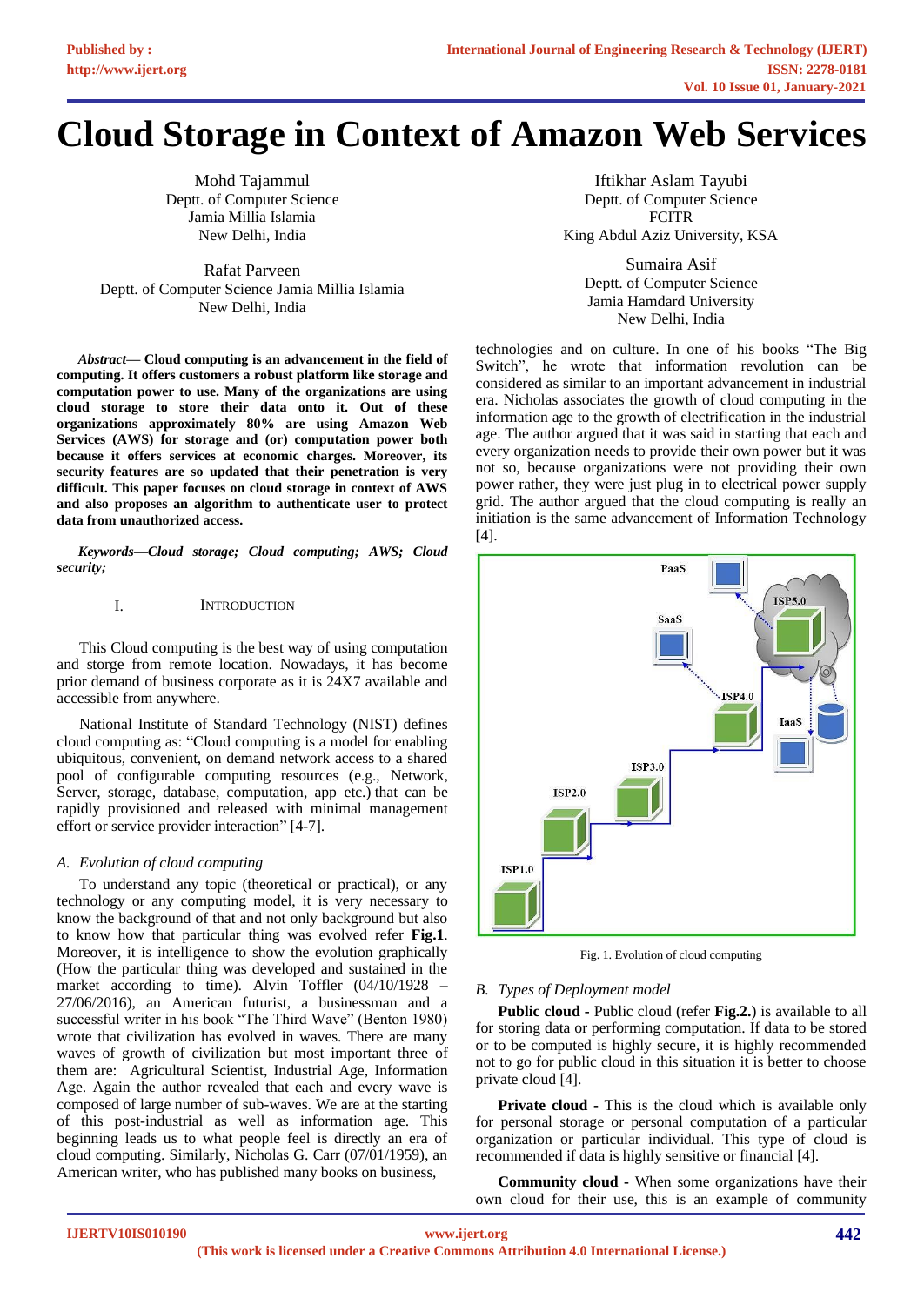cloud. This cloud is not owned by the community which uses its services rather its infrastructure is provided by the supplier [4].

**Hybrid cloud -** This cloud satisfies the customer with heterogeneous requirements. Utilization of the cloud depends upon the nature of data, if it is very sensitive store it on dedicated server and if it is less sensitive upload it on cloud this is recommended because in hybrid cloud there is environment of multitenancy and hence fear of data leakage [5-6].

Cloud computing is an online service provided to the user as per requirement and pay-per-use basis by arranging the available resources in best possible manner in between different users to fulfill their needs. Its dominants an important role in coming generation of Mobile Network and Services that is 5G and CPSC (Cyber Physical and Social Computing). Producing the data within the boundary of organization and storing it outside the boundary of organization (at cloud storage), drastically reduce the burden of storage [4].

Nevertheless security, privacy as well as the trust between both the ends of cloud become the main issue that leverages a great impact on the success of cloud computing and also produce a hurdle in the development of CPSC and 5G. Four main points are here to draw attention [4].

#### *C. Types of Services models*

**Software-as-a-Service (S-a-a-S) -** In this provision dedicated software is given to the user on which customer can perform his operation. For instance, someone wants to start his business and have no money to purchase costly software to run his business, in this situation he can go for S-a-a-S. For instance, NetSuite, SalesForce.com, Microsoft, IBM and Oracle [5].

**Platform-as-a-Service (P-a-a-S) -** In this provision a dedicated platform is given to the user on which he can develop his applications. Suppose someone wants to start a software company to develop software but have no platform on which to develop that application, in this situation he can go for P-a-a-S. Two famous examples are GAE, Microsoft's Azure [5].

**Infrastructure-as-a-Service (I-a-a-S) -** Under this provision, infrastructure is given to the user for use. The infrastructure may be of many types like storage like server. More elaborately let us consider an organization having a website with the capacity to handle 100 users at a time. To host these 100 customers, we need a server which can handle the request given by these users of the website and what happened if the server is very costly and out of the budget of the organization, in this case, the organization can go for renting a server from cloud and will pay for time the organization uses its services. Examples are GoGrid, Joyent, Flexiscale and Rackspace [5].

## *D. Challenges and issues of Cloud Computing [4]*

- Issue of Resource Scheduling and Management.
- Issue of Security and Privacy.
- Issue of Power Consumption.
- Issue of Scalability and Elasticity.
- Issue of Portability and Interoperability.
- Issue of Reliability, Availability, and performance.



Fig. 2. Cloud computng models

#### *E. Data centres*

Thousands of servers are connected in cluster. Cluster of servers are called Data Center connecting all data centers make grid. There are a large number of data centers of AWS around the world and if you are anywhere then you may be maximum 1ooo Miles away from AWS data centers. In a data centers there are 300 to 500 nodes. Some popular data centers are as:

- Yahoo
- Google
- Amazon
- Microsoft MSN
- Facebook
- **Twitter**
- eBay

AWS data centers are most popular just because of offering variety of methods of charging the customers for example pay per use, region specific prices, term specific prices and monthly billing makes it more versatile [1-3].

## **Rest of the paper is organized as:**

- Section II discusses the literature survey
- ➢ Section III discusses the research gaps and research questions
- Section IV discusses AWS storage
- Section V proposes an algorithm
- Section VI concludes the paper with future research directions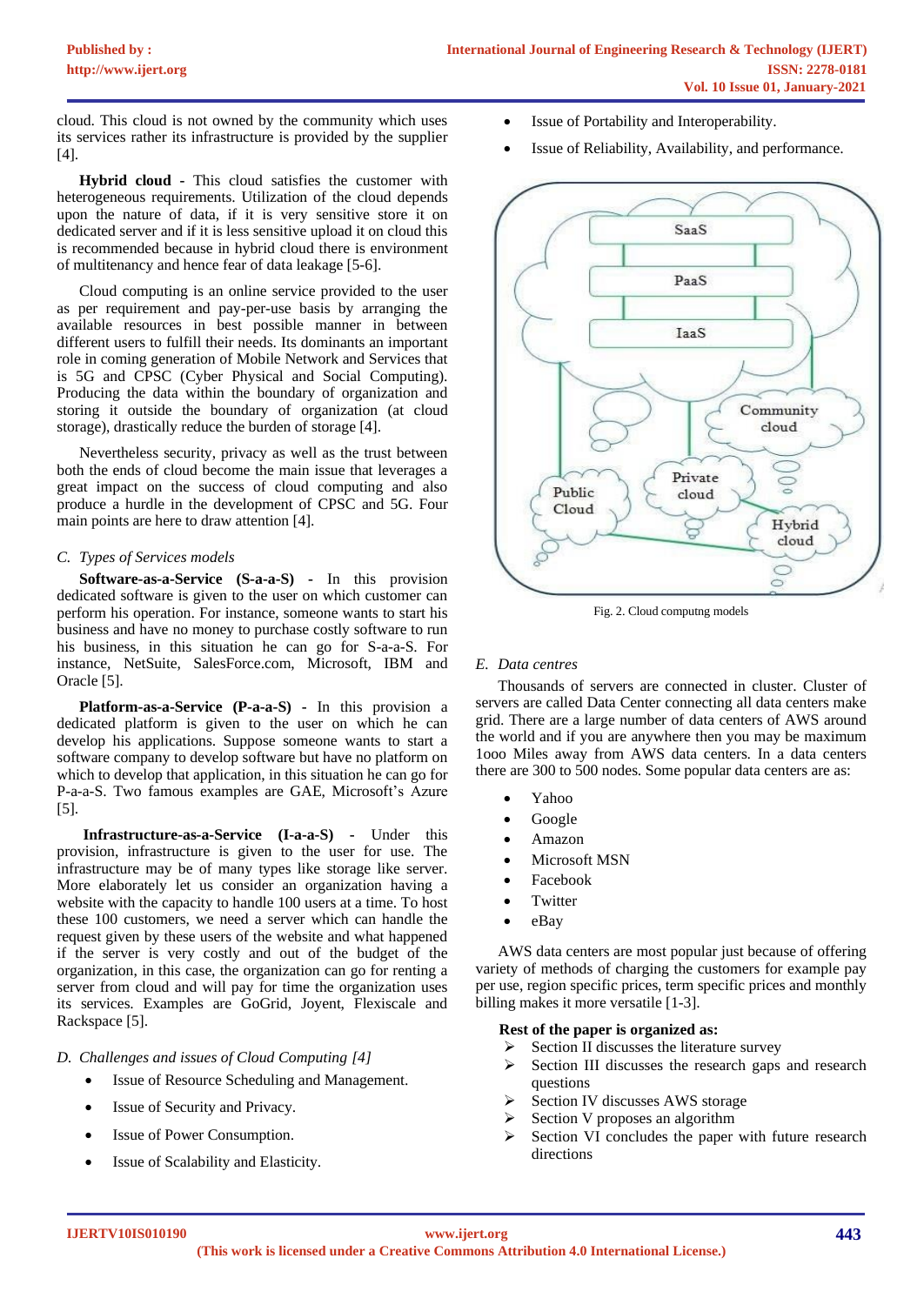#### II. LITERATRURE SURVEY

V. Chang, Y. Kuo, and M. Ramachandran [12], discussed Cloud Computing Adoption Framework (CCAF). This framework was capable of detecting and subsequently blocking of approximately 99.5 % of the viruses and Trojans. Moreover, the framework was also capable of blocking the SQL injection flaws. Beyond this, the framework was success in blocking of above 85% of hundred continuous attacks in 12 milliseconds. A. M. Talib et al. [13], discussed Multi Agent System (MAS). It was secured framework for cloud data storage based on five main components. Y. Li, K. Gai, L. Qiu, M. Qiu, and H. Zhao [14], discussed intelligent cryptography approach for secure distributed big data storage in cloud computing. This framework was capable of identifying the sensitive and normal data packets. On successful identification the system was dividing sensitive data packets into two parts and uploading them on two separate clouds while normal data packets were directed to upload on just one cloud. Tajammul M., Parveen R., [5-6], discussed big ten Information Security Management System Standards (ISMS) and their effect on cloud computing. Moreover, authors discussed best security standards. Tajammul M., Parveen R., [7], discussed security issues and challenges in cloud computing, authors discussed various methods to resolve those issues. Tajammul M., Parveen R., [8], discussed key generation algorithm coupled with Data Encryption Standards (DES) to secure cloud data storage. This method became successful in key generation and passing this key to DES to encrypt data to maintain confidentiality of the data uploaded on cloud storage. The framework was working in two phases, in first phase it was generating keys and passing to DES and in second phase it was encrypting data on the basis of key produced in first phase. Tajammul M., Parveen R., [9], discussed two pass multidimensional and key generation and encryption algorithm for data storge security to maintain data confidentiality on cloud storage. This framework was also working in two phases, in first phase it was generating keys and in second phase it was encrypting data on the basis of key produced in first phase by substitution and transposition and non-back tracking methods. Tajammul M., Parveen R., [10], discussed algorithm for document integrity testing pre- upload and post-download from Cloud Storage. This framework was designed to focus on data integrity of the stored data on cloud storage. This framework was designed to test the alteration of characters that can takes place in data stored on cloud storage. This framework was detecting the errors that were occurring in data by unauthorized users due to security breaches. Due to availability of large numbers of machines, cloud can be used to crack the security of any of the encryption-decryption algorithm by hit and trial or brute force methods. If any changes occur in such situations in users' data then how a particular user will come to know what changes were made in his or her data for the duration it was residing on cloud space. Keeping in mind the integrity testing framework was designed and developed. Tajammul M., Parveen R., [11], discussed auto encryption algorithm for uploading data on cloud storage. This framework was capable of automatically encrypting-decrypting of data to be uploaded-downloaded on or from cloud storage.

On the basis of literature reviewed, it can be stated that cloud storage is still in its early stage in terms of security because of news coming day to day in the market for the data leakage and security breaches. The research gaps and research question have been identified as:

#### III. RESEARCH GAPS AND RESEARCH QUESTIONS

On the basis of studying large number of papers on cloud computing and cloud storage it can be stated that it is lacking in terms of security. Many companies have been targeted and attacked in current century. There is great need to focus on security of stored data on the cloud. After authenticating users, the cloud should provide then One Time Password (OTP) to make some changes in their data or it should ask then some questions that the users know only to maintain integrity and confidentiality of the data. Some of the research question have been identified as:

#### *Q1. How to coupled integrity with confidentiality*

## *Q2. How to offer semi-auditing capabilities to cloud user*

 *itself.*

*Q3. How to use the concept of two factor authentication.*

*Q4. How to minimize the phishing on cloud.*

#### IV. AMAZON WEB SERVICES (AWS) STORAGE

AWS offers various types of storage to the users on different charges, customers need to go through them and choose the best fit for them. They are suitable for differentdifferent situations (refer **Fig.3.**).



Fig. 3. AWS types of storages

AWS offers a complete Range of cloud Storage Services to support both application land archival compliance requirements (refer **Fig.4.**). Select from objects, file and Block Storage Services as well as Cloud data Migration options to start designing the foundation of your Cloud IT Environment [16- 17].



Fig. 4. Classes of AWS S3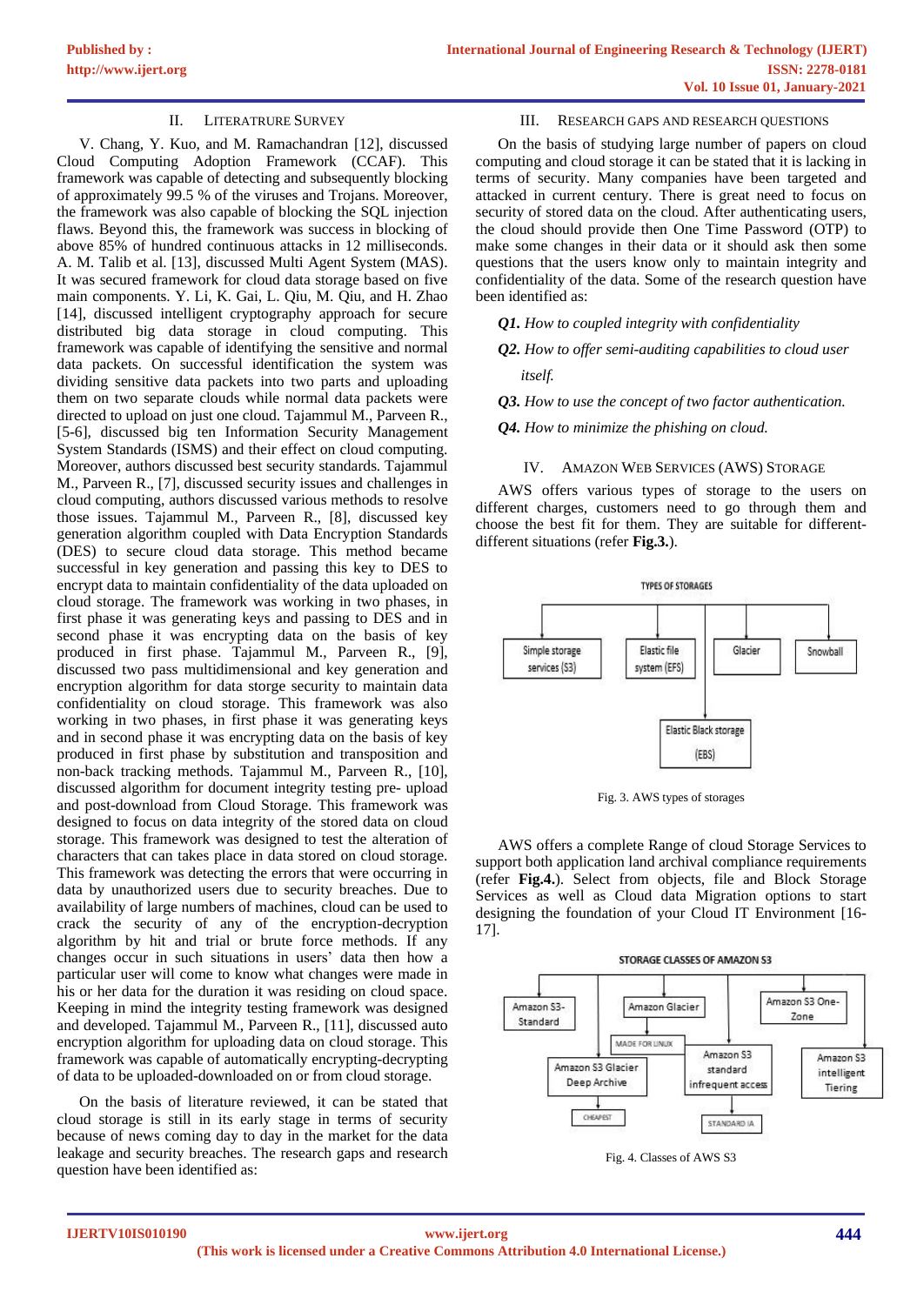- *A. Amazon S3 Standard [16-17]*
	- S3 standard offers high durability, availability and performance object storage for frequently accessed data.
	- Durability is 99.999999999
	- Designed with 99.99% Availability
	- Supports Secured Socket Layer (SSL) for data in transit & encryption of data at rest
	- The storage cost for the object is fairly high but there is very less charge of accessing the objects.
	- Largest object data, that that can be uploaded in a Single PUT is 5GB.
- *B. Amazon Simple Storage Serivice(S3)-Intelligent Access(IA) [16-17]*
	- S3-IA is for data that is accessed less frequently, but requires rapid access when needed.
	- The storage cost is much cheaper on S3 standard.
	- Durability is 99.999999999
	- Resident against events that impact an entire storage
	- Availability is 99.9% in year.
	- Support SSL for data in transit and encrypt of data at rest.
	- Data that is deleted from S3-IA within 30 days will be charged for a full 30 days.

## *C. Amazon S3 Intelligent Tiering [16-17]*

- The S3 Intelligent Tiering Storage class is designed to optimize cost by automatically moving data
- It works by storing objects in two access tiers
- If an object in the infrequent access tiers is accessed, it is automatically moved back to frequent access tier
- There are the retrieval fees when using the S3- Intelligent
- Object less than 128KB cannot move to IA
- Durability is 99.999999999%
- Availability is 99.99%.

## *D. Amazon One-Zone IA [16-17]*

- Data store in single zone
- Ideal for those who want lower cost option of IA-data
- It is good choice for storing secondary backup copies of re-creatable data.
- You can use S3 lifecycle policies
- Durability is 99.999999999%
- Availability is 99.99%
- Because S3 one-zone stores data in single zone, data stored in this storage class will be lost in event of zone destruction.
- *E. Amazon S3 Glacier [16-17]*
	- To keep cost low yet suitable for varying needs, S3 Glaciers provides three retrieval options that range from few minutes to few hours
	- You can upload objects directly to Glacier or lifecycle policies
	- Durability is 99.999999999%
	- Data is resilient in the event of an entire zone destruction
	- Support SSL for data in transit & encryption data at rest.
	- You can retrieve 10GB of your amazon S3 Glacier data per month for free with free tier account

## *F. Amazon S3 Glacier Deep Archive [16-17]*

- Design to retain data for long period. For example, 10 years
- Durability is 99.999999999%
- Ideal alternate to magnetic tape libraries
- Retrieval time within 12 hrs
- Storage cost is up to 75% less than for existing S3- Glaciers storage class
- Availability is 99.9%

 Except above storages, two more needs to be focused here: Block storage and object storage.

## *G. Block Storage [1-3, 16-17]*

- Block storage is suitable for transactional database. random read/ write load and structured database storage. Parallel processing is needed.
- Block storage decides the data to be stored in every sized block (data chunks) for instance, a file can be split into every sized block before it is stored. Equally divided into blocks for retrieving the data exactly we design in block storage
- Data block stored in block storage would not contain metadata (data created, data modified, data content types)
- Block storage only keeps the address where the data blocks are stored, it does not care what is in that block just how to retrieve it when require. For example, block storage is EBS.
- Block storage is accessed in instance and through that only it can be access.

## *H. Object storage [1-3, 16-17]*

- In this all the file as whose will be uploaded irrespective if size, as it is 5GB file or 5MB file
- If we divide the parts of object then it will lose its identity. In this case object storage is useful.